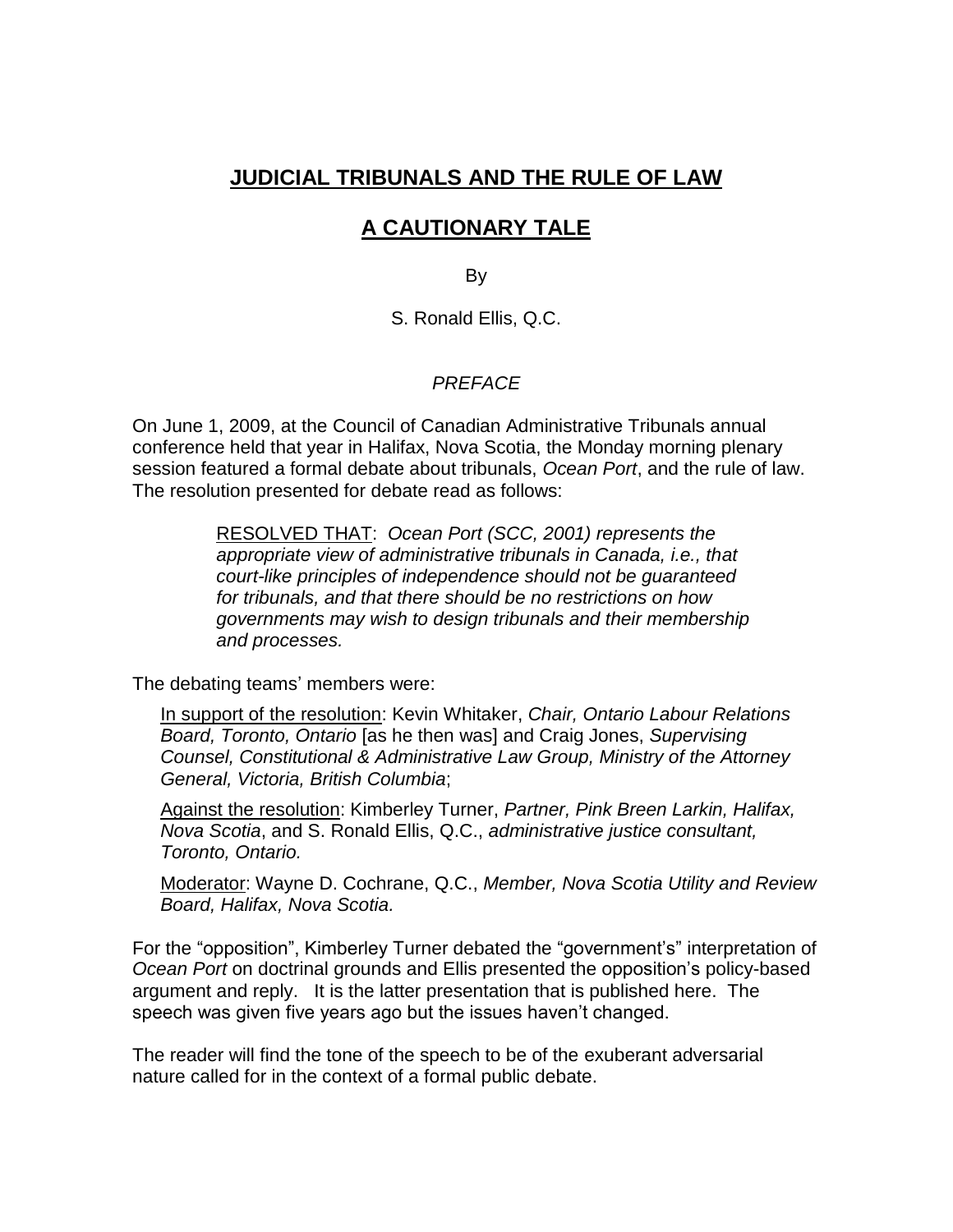### Ocean Port and Independence – for the Opposition: Ron Ellis

The first thing I absolutely must do is to express my complete astonishment at the – what shall I say? – *excessively positive* vision our opponents have of the utopian prospects for the administrative justice system, if the government's right to eliminate any parts of the rule of law the executive branch finds inconvenient could be clearly established.

Our opponents embrace this optimistic view notwithstanding the overwhelming historical record of executive branch indifference or disrespect for tribunals. In Ontario, notwithstanding the good work of Debra Roberts and her Public Appointments Secretariat in recent years in reforming the procedures for selecting and appointing and re-appointing members, in the last four years alone we have had three egregious instances of executive branch abuse of tribunals exposed by highly credible inquiries. My reference is to the inquiry reports on: (1) the Criminal Injuries Compensation Board<sup>1</sup>, (2) the Ontario Securities Commission<sup>2</sup>, and (3) the Ontario Medical Review Committee<sup>3</sup>.

<sup>1</sup> André Marin, Ombudsman of Ontario, *Investigation into the Treatment of Victims by theCriminal Injuries Compensation Board: Adding Insult to Injury*, February 2007: "…By law, the Board is obliged to receive claims and determine appropriate awards, unfettered by extraneous influences. *Unfortunately, it has never been permitted to do so*. One government after another has hindered its statutory mission by giving the Criminal Injuries Compensation Board *an unrealistically low budget and then forcing it to pay out of that budget not only its own operating costs, but any compensation it awards.*" (Emphasis added)

<sup>2</sup> *Report of the Fairness Commission to David A. Brown, Q.C., Chair of the Ontario Securities Commission* (March 5, 2004). (Chair: The Honourable Coulter A. Osborne, Q.C., Committee members: Professor David J. Mullan, Bryan Finlay, Q.C.). (Amongst other things, the Report offered this: "We are satisfied that the nature of the apprehension of bias has become sufficiently acute as to not only undermine the Commission's adjudicative process, but also the integrity of the Commission as a whole …" – see Conclusion 5 at 32.)

<sup>3</sup> The Honourable Peter deC. Cory, C.C., C.D., Q.C., LL.D., *Study, Conclusions and Recommendations pertaining to Medical Audit Practice in Ontario*, submitted to The Hon. George Smitherman Minister of Health and Long-Term Care, Government of Ontario, at Toronto, on the 21st day of April, 2005. (Publication information unknown.) The Report was harshly critical of the Medical Review Committee and recommended its replacement. See, inter alia: "The responsibility for conducting audits should be conferred on a new body that I will call the 'Physician Audit Board'.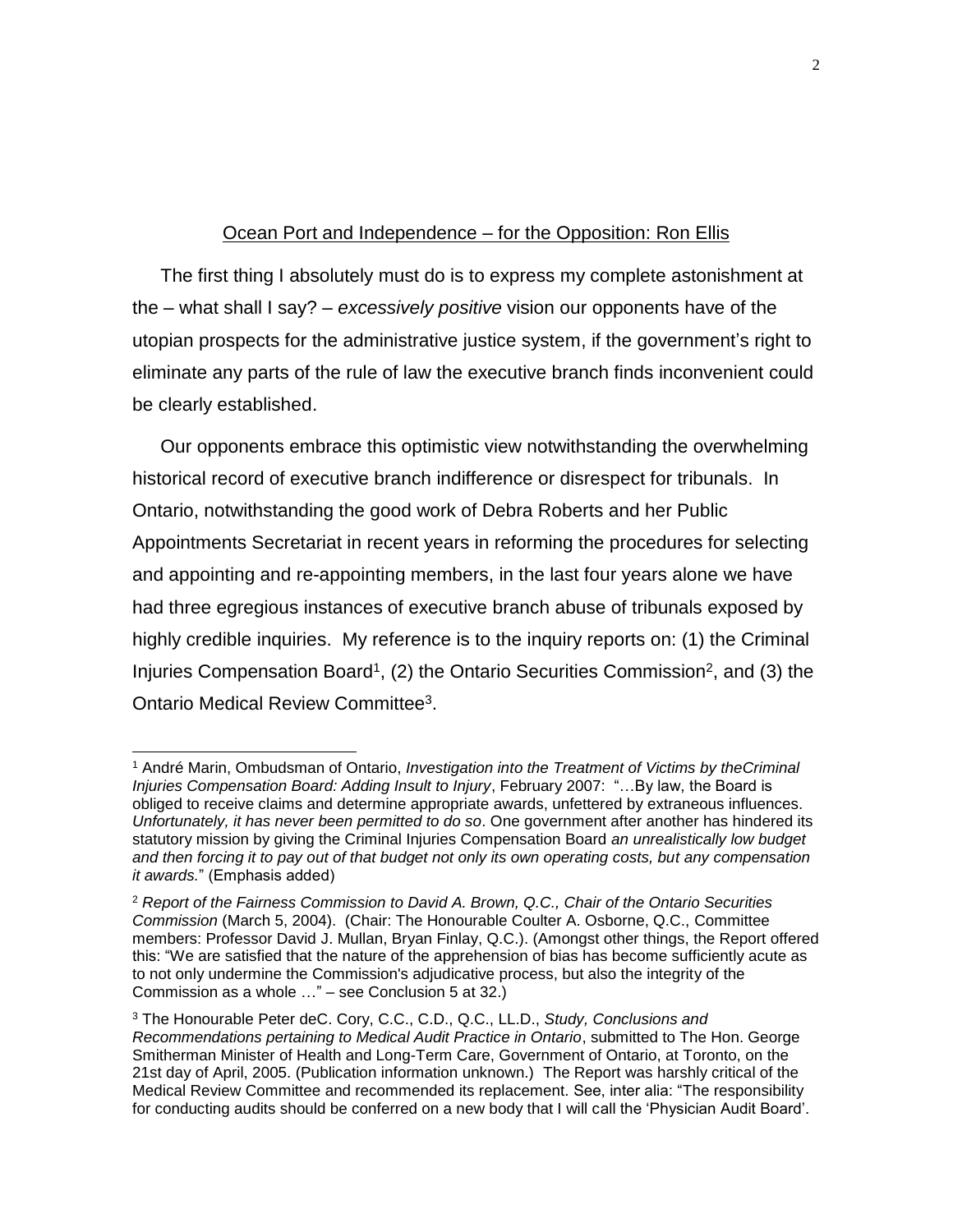In the same period, we have seen on the public record the Saskatchewan government's politicalization of the Saskatchewan Labour Relations Board (amongst other Saskatchewan tribunals)<sup>4</sup>; the Alberta government's co-option of the Alberta Labour Relations Board<sup>5</sup>; and the BC government's elimination of its Residential Tenancy Arbitrators and the transfer of the Arbitrators' independent and impartial adjudicative powers to employees in the Residential Tenancy Branch of the Office of Housing and Construction Standards in the Ministry of Energy and Mines (the latter powers including, it may be noted, the power to evict tenants from their homes – tenants that include the tenants of ministry-managed housing). $6$ 

And this week comes the news that the BC Government has disbanded its Administrative Justice Office – one of the enduring products of BC's vaunted Administrative Justice Project that those of us working in the field have held in high esteem – now, all gone.

We have also seen the federal government's demonstration of its disrespect for so-called "independent" tribunal members in its highly public, arbitrary firing of the President of the Canadian Nuclear Safety Commission, and the same government's refusal to re-appoint meritorious members of the IRB, or fill the resulting vacancies, thus willfully precipitating an unconscionable increase in the IRB backlog.

And before that, in Ontario we had lived with a rental housing tribunal known far and wide as the "eviction machine", <sup>7</sup> and with a social benefits tribunal with

<sup>6</sup> Section 62-85, *Residential Tenancy Act* [SBC 2002] CHAPTER 78, as amended.

 $\overline{a}$ 

This body must, to the extent possible, be completely separate from and independent of the Ministry, OHIP, the OMA and the College." – at page 165.

<sup>4</sup> See for example: *The Globe and Mail*, March 8, 2008, and James Wood, "Sask. Party politicizing labour relations board …", The StarPhoenix (Saskatoon), Thursday March 13, 2008.

<sup>5</sup> Lorne Sossin, *The Independent Board and the Legislative Process* (June 2006), commissioned and released by the Alberta Federation of Labour. For litigation of the issue in the Alberta Queen's Bench see *Communications, Energy and Paperworkers Union of Canada, Local 707 v. Alberta (Labour Relations Board),* [2004] Alta. L.R. B. R. 1.

<sup>7</sup> See, e.g. Paul Stuart Rapsey, "See No Evil, Hear No Evil, Remedy No Evil: How the Ontario Rental Housing Tribunal is Failing to Protect the Most Fundamental Rights of Residential Tenants", (2000), 15 J. L. & Soc. Pol'y 163. See also *Jung v. Toronto Community Housing Corp*., [2007] O.J. No. 4363 (Div. Ct.), paras. 25-27. (An eviction application heard by the Ontario Rental Housing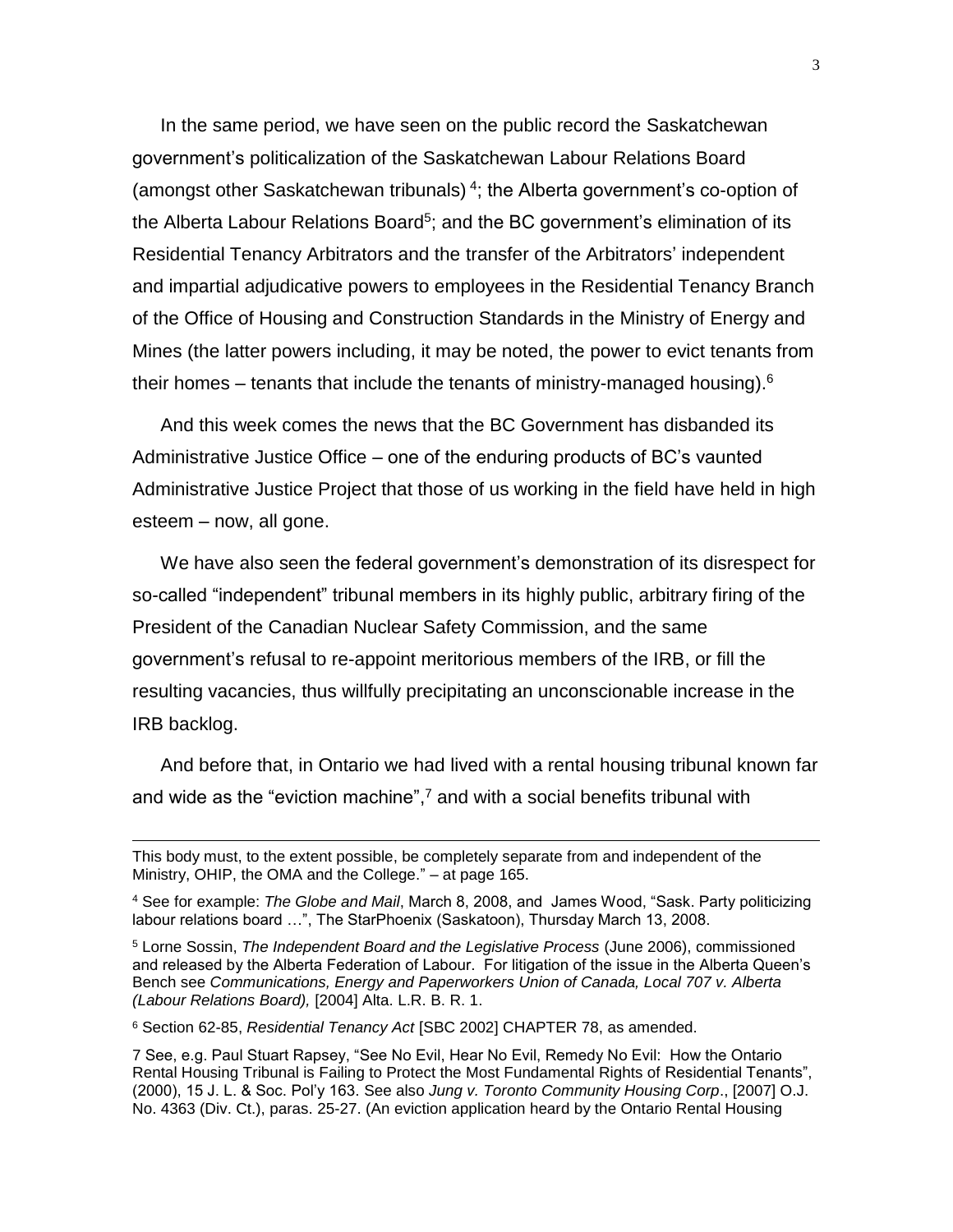appointments publicly selected for their known bias against welfare claimants<sup>8</sup>, and, for a number of years after 1995, with overt attempts at the politicalization of the OLRB<sup>9</sup> and of other Ontario tribunals, including WSIAT<sup>10</sup>. And, until two years ago, we had also lived in Ontario with a system of tribunal justice to whose members the executive branch had not seen fit to give any compensation increases – zero compensation increases – for over 20 years.

And all of that is only the tip of the iceberg.

 $\overline{a}$ 

(I don't expect there are similar problems here in Atlantic Canada where in this, as in all else, everything is, no doubt, sublime.)

This unremitting record of executive branch disrespect and abuse of tribunals our opponents somehow seem able to ignore. They seem also able to somehow ignore the implications of that record for what the future would hold for tribunals in an environment of unrestrained government discretion. I can only say that they and I do not seem to be living in the same world.

As my partner in this debate, has indicated, we are opposing this morning's resolution only because of its attack on the rule-of-law integrity of the justice system, and thus only as it applies to what are now commonly called adjudicative tribunals, what I have in other places labeled "rights tribunals" but which for the purpose of today's debate and in the interest of making it particularly clear what we are talking about I will call "judicial tribunals" – tribunals such as workers compensation appeals tribunals, human rights tribunals, landlord and tenant boards, labour relations boards, etc .

Tribunal respecting a long-time occupant of public housing. The Court was of the view that the transcript of the hearing disclosed that virtually all the rules of natural justice had been violated. The Court concluded: "The Tribunal appeared biased. The person most at risk was denied a hearing. It was, as [tenant's counsel] said, a 'trial by ambush'. The decisions must be set aside.")

<sup>&</sup>lt;sup>8</sup> See Ontario, Legislative Assembly, Official Report of Debates (Hansard), 11 October 1995 at 216, and column by James Rusk, *The Globe and Mail*, October 12, 1995.

<sup>9</sup> Ron Lebi & Elizabeth Mitchell, "The Decline in Trade Union Certification in Ontario: The Case for Restoring Remedial Certification" (2003), 10 C.L.E.L.J 472 at 475 and 484.

<sup>10</sup> Ron Ellis, "An Administrative Justice System in Jeopardy: Ontario's Appointments Policies"*,*  Canadian Labour & Employment Law Journal, Vol. 6 No. 1, 1998.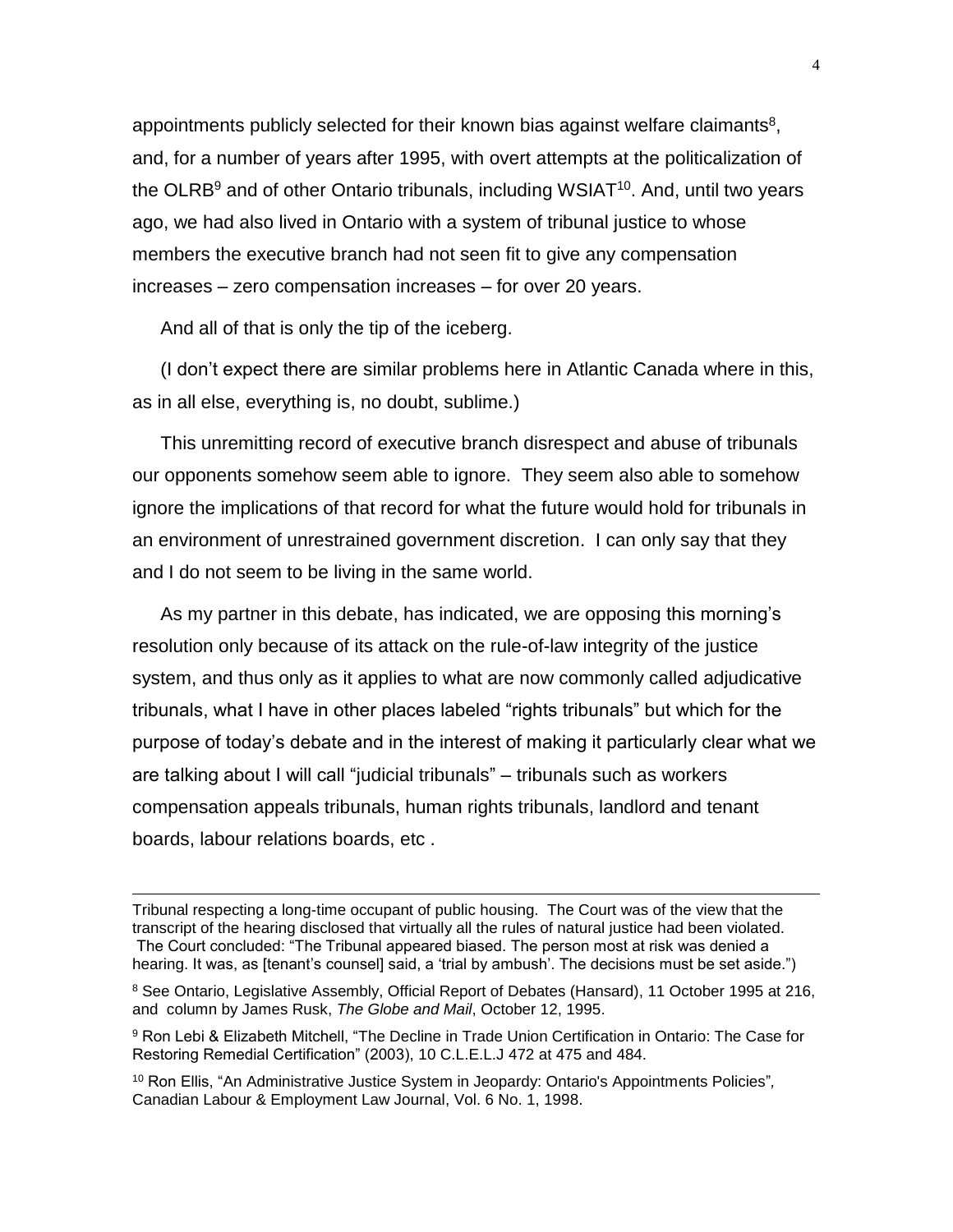If the resolution were approved and came to reflect the actual law, the effect would be to render the rule of law in the adjudication of rights by judicial tribunals optional – think of that, the rule of law *optional* in the adjudications that dispose of the majority of Canadian's everyday rights disputes and routinely deliver lifealtering rights decisions.

The resolution speaks disparagingly of "court-like principles of independence". The inference is that there are "court-like" principles of independence and other, non-court-like principles of independence. What are the other principles? The fact is that no one can think of any. The resolution can, therefore, be writ shorter: *judicial tribunals need not be independent.* 

And, since the law has always acknowledged that independence is only important because without it there can be no impartiality, the resolution can be writ plainer: *judicial tribunals need not be impartial.* 

My colleague has addressed the doctrinal issue: the resolution's premise that *Ocean Port* in fact stands for the proposition that court-like principles of independence are not constitutionally guaranteed for judicial tribunals, and shown you how that premise simply ignores all subsequent constitutional authority and is clearly wrong. I will now speak to the underlying *policy* problem.

The policy-question the resolution presents is, indeed, whether in judicial tribunal adjudication the rule of law should be optional.

I will not take the time here to examine the unmentioned, unprincipled and unethical things that one might suspect would motivate many governments to support this resolution. Instead, I will deal solely with the only *principled* reason that has ever been given for opposing independence as a constitutional requirement for judicial tribunals – that is, the concern that applying a constitutional principle of independence to judicial tribunals will ultimately lead to their judicialization – to ever-increasing, court-like inflexibility in their process. Our opponents entire argument comes down, I submit, to that.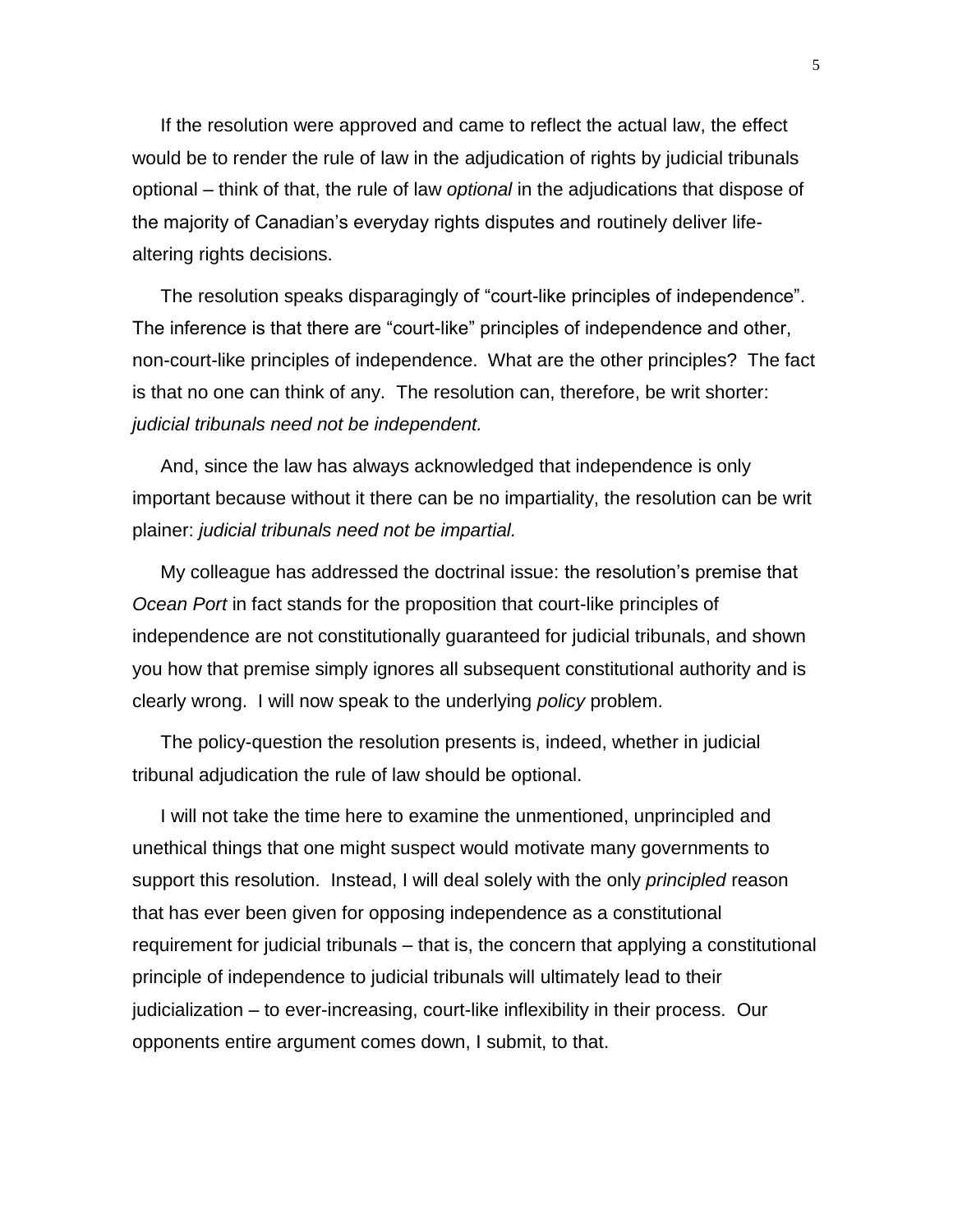My response to this concern is straightforward. The judicialization threat, such as it was, has long been recognized and has already been vanquished – by the courts themselves. In short, this resolution presents a radical and extreme solution for a problem that does not exist.

Why is the concern about judicialization unwarranted?

First, it may be counter-intuitive, but it is nevertheless true, that the *constitutional* requirements of judicial independence for tribunals are *not* more onerous than the common-law procedural fairness requirements of tribunal independence. In fact, they are exactly the same – both defined by the *Valente* principles.<sup>11</sup> (See *Matsqui<sup>12</sup>*, et al.)

The only difference between the constitution's independence requirements and the common law's independence requirements is that the latter can be overridden by legislation.

<span id="page-5-0"></span>Moreover, contrary to our opponents' suggestion, neither the common law nor the constitutional law requires life-tenured appointments of tribunal members.<sup>13</sup> Nor, outside of Québec, is anyone I know arguing for life-tenured appointments for judicial tribunal members in Canada – objective, merit-based and fair reappointment procedures, yes, but not life-tenured terms. 14

Second (and this is of critical importance): the law of judicial independence as it applies to tribunals already contains the unique feature of what one might call "idiosyncratic adaptability". The courts have demonstrated that they are prepared to adapt the content of the independence requirements to fit the practical needs of individual tribunals in light of their particular nature and function, their operating circumstances, and the interests of the parties that come before them.

<sup>11</sup> *R. v. Valente,* [1985] 2 S.C.R. 673.

<sup>12</sup> *Canadian Pacific Ltd. v. Matsqui Indian Band***,** [1995] 1 S.C.R. 3 [*Matsqui*] at paras. 76-80. <sup>13</sup> *Bell Canada v. Canadian Telephone Employee's Association*, [2003] 1 S.C.R. 884 [*Bell*], para. 29.

<sup>14</sup> Ron Ellis, "Misconceiving Tribunal Members: A Memorandum to Quebec" (2005), 18 C.J.A.L.P. 189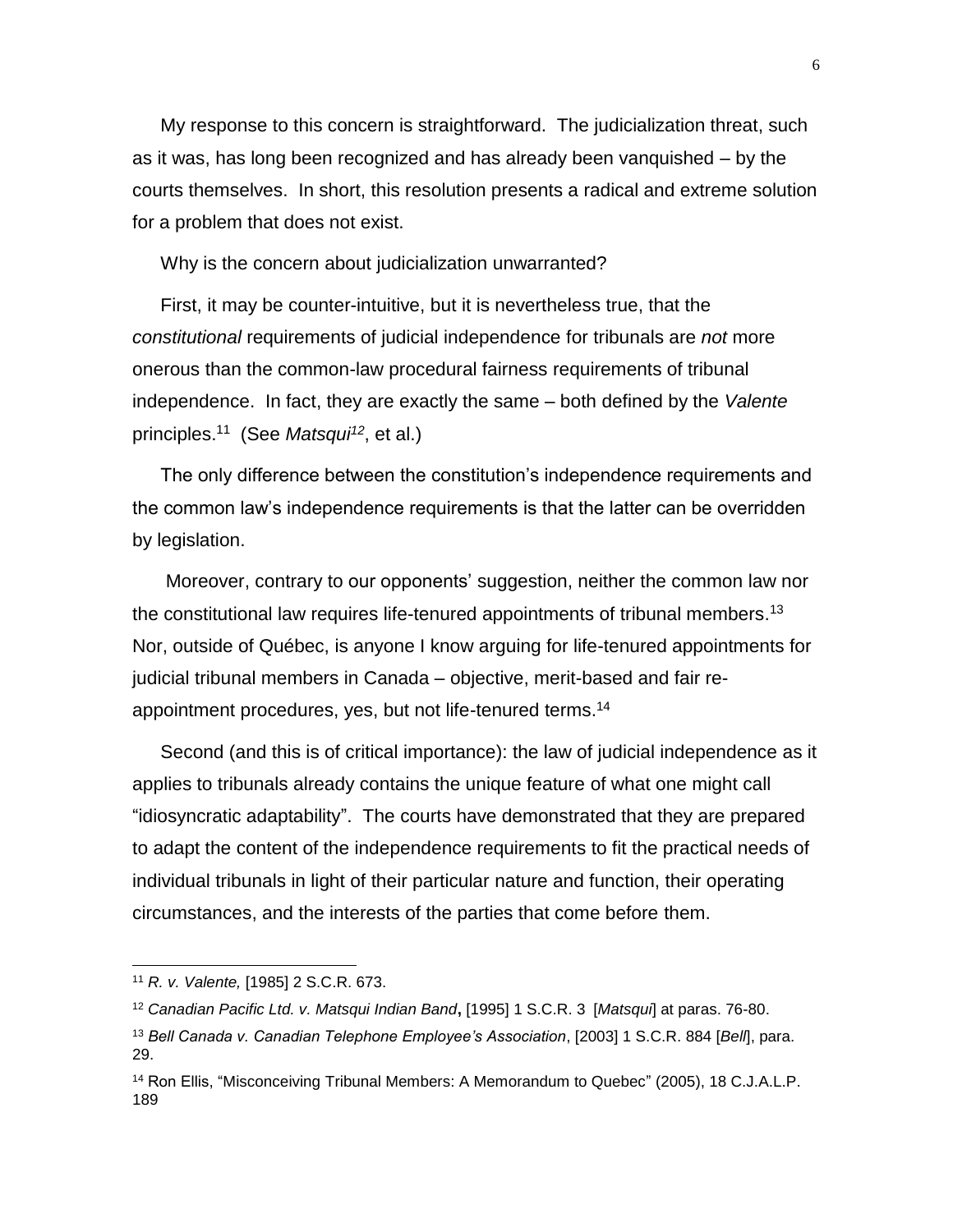In Bell,*<sup>15</sup>* the Supreme Court of Canada made this plain. In paragraph 21, it said this:

The requirements of procedural fairness -- which include requirements of independence and impartiality -- vary for different tribunals … As Gonthier J. wrote in *Consolidated-Bathurst*: 'the rules of natural justice do not have a fixed content irrespective of the nature of the tribunal and of the institutional constraints it faces'. Rather, their content varies. As Cory J. explained in *Newfoundland Telephone*, the procedural requirements that apply to a particular tribunal will "depend upon the nature and the function of the particular tribunal ... . <sup>16</sup>

In further support of the idiosyncratic adaptability of the independence principle, *Bell* also cited *Matsqui*, at para. 82, and *Baker* at paras. 21-22.

Moreover, the Courts have not just paid lip service to this principle. Consider, for instance, the *Consolidated Bathurst* line of cases that adapted the principle of independence to allow tribunals to institutionalize their members' decisions in ways that would not be tolerated in the courts.<sup>17</sup>

Consider also *Ell.* In *Ell<sup>18</sup>*, legislation directed at improving the qualifications of Alberta's justices of the peace resulted in the removal of justices who could not meet the new qualification requirements.

These justices applied to the courts for a declaration that the statute that applied the new standards to them contravened their constitutionally mandated independence.

This argument succeeded in the lower courts, but, on appeal, while the Supreme Court agreed that the constitutional principle of independence applied to justices of the peace, for practical reasons it nevertheless allowed the government's appeal.

What I am calling the idiosyncratic adaptability of the principle of independence is uniquely evidenced in the following explanation from the judgment in *Ell*.

<sup>15</sup> *Bell*, supra note [13.](#page-5-0)

<sup>16</sup> The full names and citations of the cases *Bell* referred to have been omitted.

<sup>17</sup> *IWA v. Consolidated-Bathurst Packaging Ltd.,* [1990] 1 S.C.R. 282.

<sup>18</sup> *Ell v. Alberta,* [2003] 1 S.C.R. 857.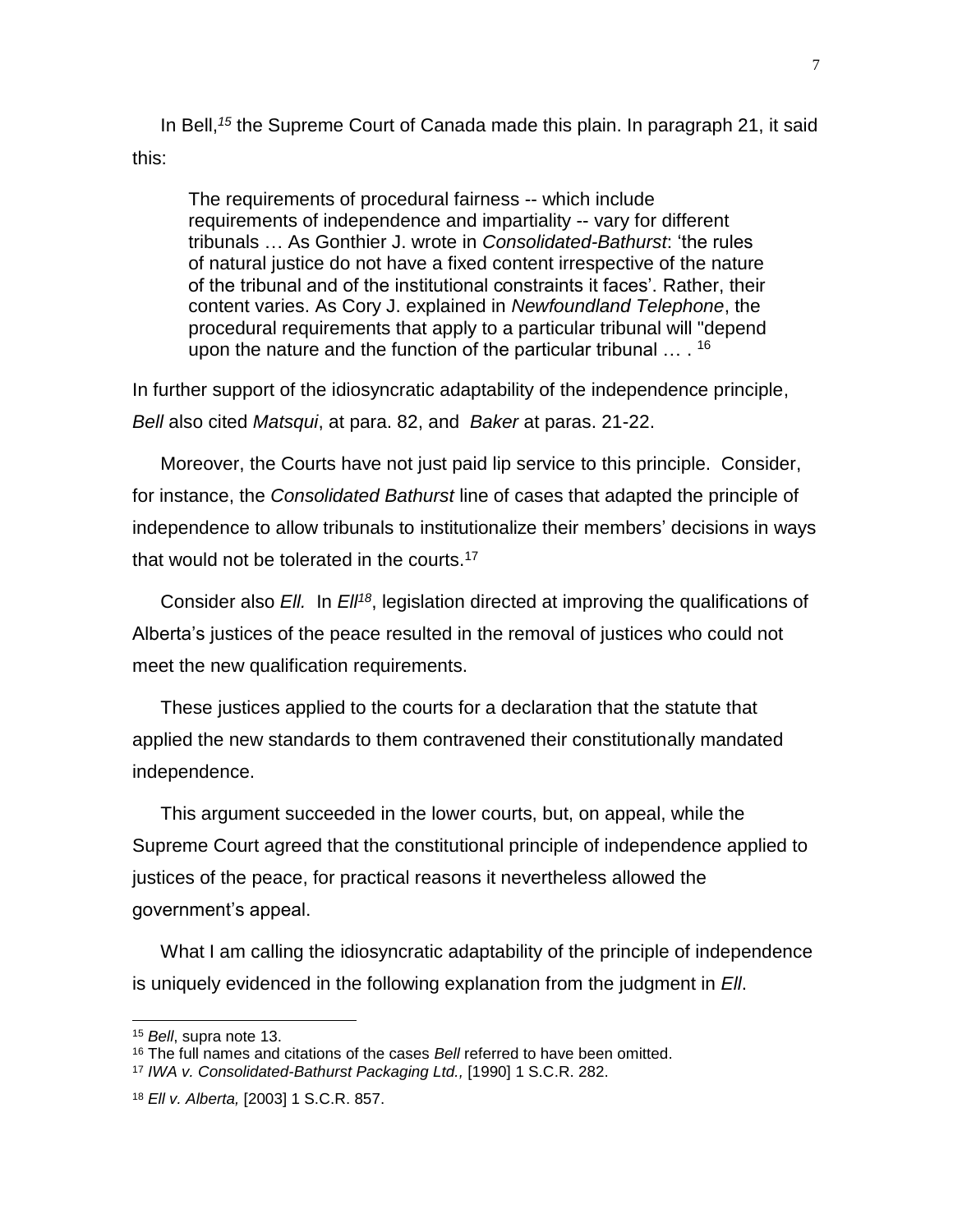"… it is evident", the Court said, "that a reasonable and informed person would perceive the [statutory] amendments to strengthen, rather than diminish, the independence and qualifications of Alberta's justices of the peace. It is evident that the Legislature concluded that the positive impact of the reforms on the interests that underlie judicial independence outweighs any negative impact of the respondents' removal from office. Their removal was necessary to give effect to those reforms. As such, the respondents' removal cannot be said to be arbitrary, and does not violate the principle of judicial independence."<sup>19</sup>

Further examples of the Supreme Court sensibly fashioning the independence requirements to fit a particular tribunal's practical needs include, in addition to *Ell*: *Bell* itself (supra), *Katz v. Vancouver Stock Exchange<sup>20</sup>*, and *CUPE* – the retired judges' case<sup>21</sup>. On the same point, there is the *IBEW* decision of the Ontario Divisional Court to which Kevin Whitaker has already referred.<sup>22</sup>

It is apparent from this jurisprudence, that the law has already resolved any judicialization worries there might otherwise have been with respect to a constitutionally mandated independence requirement.

I must note in passing our opponents' suggestion that, in the nirvana of government-dominated tribunals which they are promoting, one might look forward to having 80 or 90% of all cases decided through mediation. Outside of the labour boards and some other business or commercial oriented boards, in most of the tribunals I know, where the only possible answers are likely to be yes or no to questions of entitlement, and where power imbalances are endemic, mediation goals in anything like those proportions would not in my opinion be appropriate, whether or not they were possible. Moreover, mediation does not displace the need for independent tribunals. It is the prospect of independent and impartial adjudication as the alternative to settlement that makes mediation work.

<sup>19</sup> *Ell*, para. 37

<sup>20</sup> *Katz v. Vancouver Stock Exchange* (1995), 128 D.L.R. (4th) 424 (B.C.C.A.), aff'd. [1996] 3 S.C.R. 405.

<sup>&</sup>lt;sup>21</sup> Canadian Union of Public Employees (C.U.P.E.) v. Ontario (Minister of Labour), [2003] 1 S.C.R. 539 [*CUPE*] – the "retired judges case".

<sup>22</sup> *I.B.E.W. Local 1739 v. I.B.E.W., et al., and Attorney General of Ontario (Guild Electric)* (2007), 86 O.R. (3d) 508 (Div. Ct.) [*IBEW*], leave to appeal denied November 28, 2007.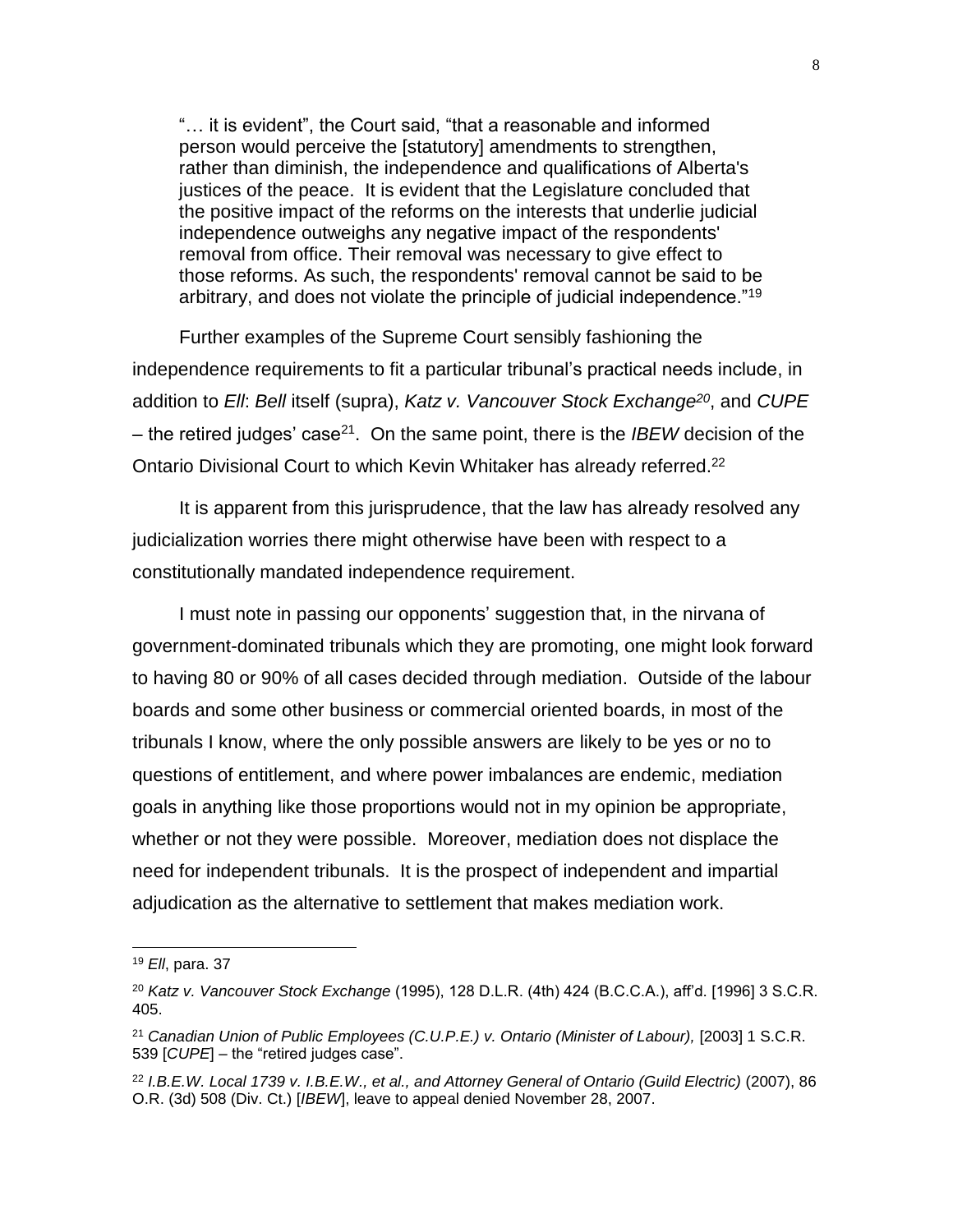Our opponents contend that their world of brilliantly conceived alternative dispute resolution tactics would be frustrated by a constitutional requirement of judicial independence. However, there is no evidence. As we have seen, the jurisprudence goes entirely the other way. The *IBEW* decision of the Ontario Divisional Court which they seem to see as the ultimate example of the need for flexibility in a tribunal's process is in fact a particular case in point.

In that case, the Divisional Court concluded that the OLRB's radical procedure – a procedure that had eliminated an oral hearing notwithstanding issues of credibility in the evidence – was not, in fact, in the special circumstances of that case, incompatible with the common law principles of procedural fairness. $2<sup>3</sup>$ Nothing would have been different in the outcome of that case had the constitutional issue been argued (as it was not) and the constitutional independence of the OLRB recognized.

Finally, in *Imperial Tobacco*<sup>24</sup> and *Charkaoui*<sup>25</sup>, we have seen the Supreme Court of Canada demonstrate a strong measure of deference to the role of legislatures in fashioning special procedural regimes in response to uncommon adjudicative challenges.

It is also worth noting that there is nothing radical about independence being constitutionally mandated for judicial tribunals. Since 1982, all tribunals covered by the written constitutional requirements in sections 11(d) and 7 of the Charter, and, since 1960, all federal tribunals covered by section 2(e) of the *Canadian Bill of Rights*<sup>26</sup>, and, since 1975, all Québec tribunals<sup>27</sup>, must be independent and impartial.

<sup>23</sup> *IBEW*, at paras. 60 to 66.

<sup>24</sup> British Columbia v. Imperial Tobacco Canada Ltd., [2005] 2 S.C.R. 473.

<sup>25</sup> Charkaoui v. Canada (Citizenship and Immigration), [2007] 1 S.C.R. 350, paras. 32-47 (These are the paragraphs in which the Court considers and rejects the appellant's argument that the procedural regime specified by the legislation was inconsistent with the unwritten constitutional principles of judicial independence.)

<sup>26</sup> S.C. 1960, c.44.

 $27$  Québec's Charter of Human Rights and Freedoms specifies that all adjudicative tribunals must be independent and impartial.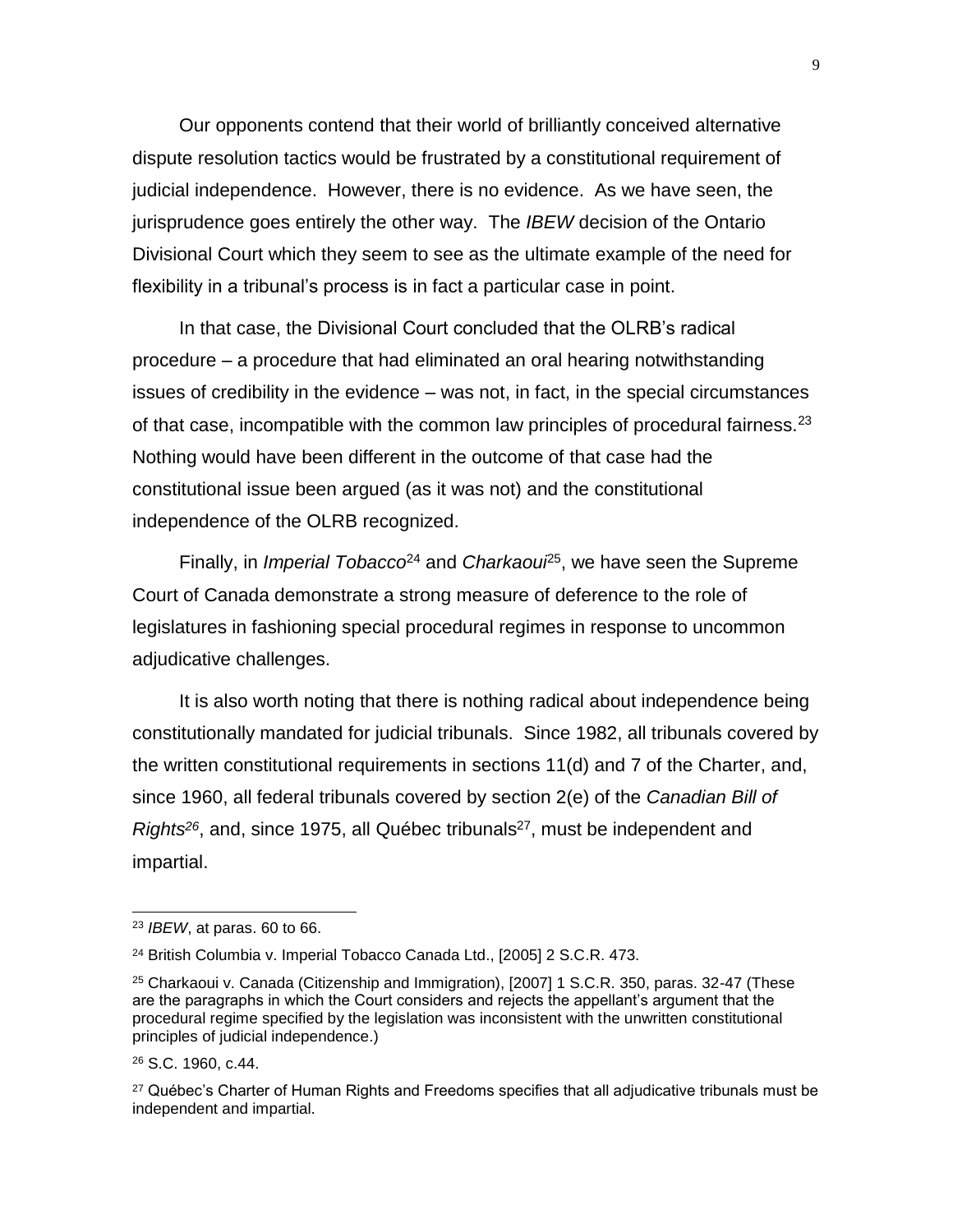Also, contrary to our opponents' suggestion, other common law jurisdictions have embraced the need for the independence of judicial tribunals. Note in particular that the recent radical restructuring of the UK administrative justice system is all about ensuring tribunal independence. That reform has been driven by the recent applicability to the U.K. of the European Union's human rights laws which dictate independent and impartial tribunals, and the U.K.'s modern acknowledgement that judicial tribunals are not part of the executive branch of government at all but are integral components of the judicial branch.<sup>28</sup>

In administrative justice matters, Canada is out of step with the rest of the common-law world, not, as our opponents seem to suggest, because of any Canadian commitment to tribunal independence or because of any "threat of independence" – now, there's a concept – but because of the traditional, deeply ingrained disrespect our governments and their bureaucracies have always had for the independence of judicial tribunals.

And, as I have said, what our opponents propose would also put Canada completely offside with all of its international commitments to the determination of legal rights by independent and impartial tribunals.<sup>29</sup>

Finally, in the short time I have left, I just want to put a small spoke in this Alice-in-Wonderland world apparently inhabited by our opponents, where wrong is right, and right is wrong. Nothing justifies accusing the supporters of tribunal independence as being "isolationists" – as seeking a world where tribunals will have no truck with governments. No one is advocating that.

<sup>28</sup> See for example, Leggatt, A. 2001. *Tribunals for Users: One System, One Service*. London, United Kingdom. Available at [http://www.tribunals-review.org.uk/index.htm;](http://www.tribunals-review.org.uk/index.htm) and *Constitutional Reform Act 2005* (U.K.), and *The Tribunals, Courts and Enforcement Act 2007* (U.K.). See also the description of the UK reforms in Ellis, S.R., *Executive Branch justice: Canada's 'official courts',* Ph.D Dissertation catalogue, York University, KF 5407 E45 2009, at pp. 446-448.

<sup>&</sup>lt;sup>29</sup> Gerald Heckman and Lorne Sossin, "How Do Canadian Administrative Law Protections Measure Up to International Human Rights Standards? The Case of Independence" (2005), 50 McGill L.J. 193 at 200.